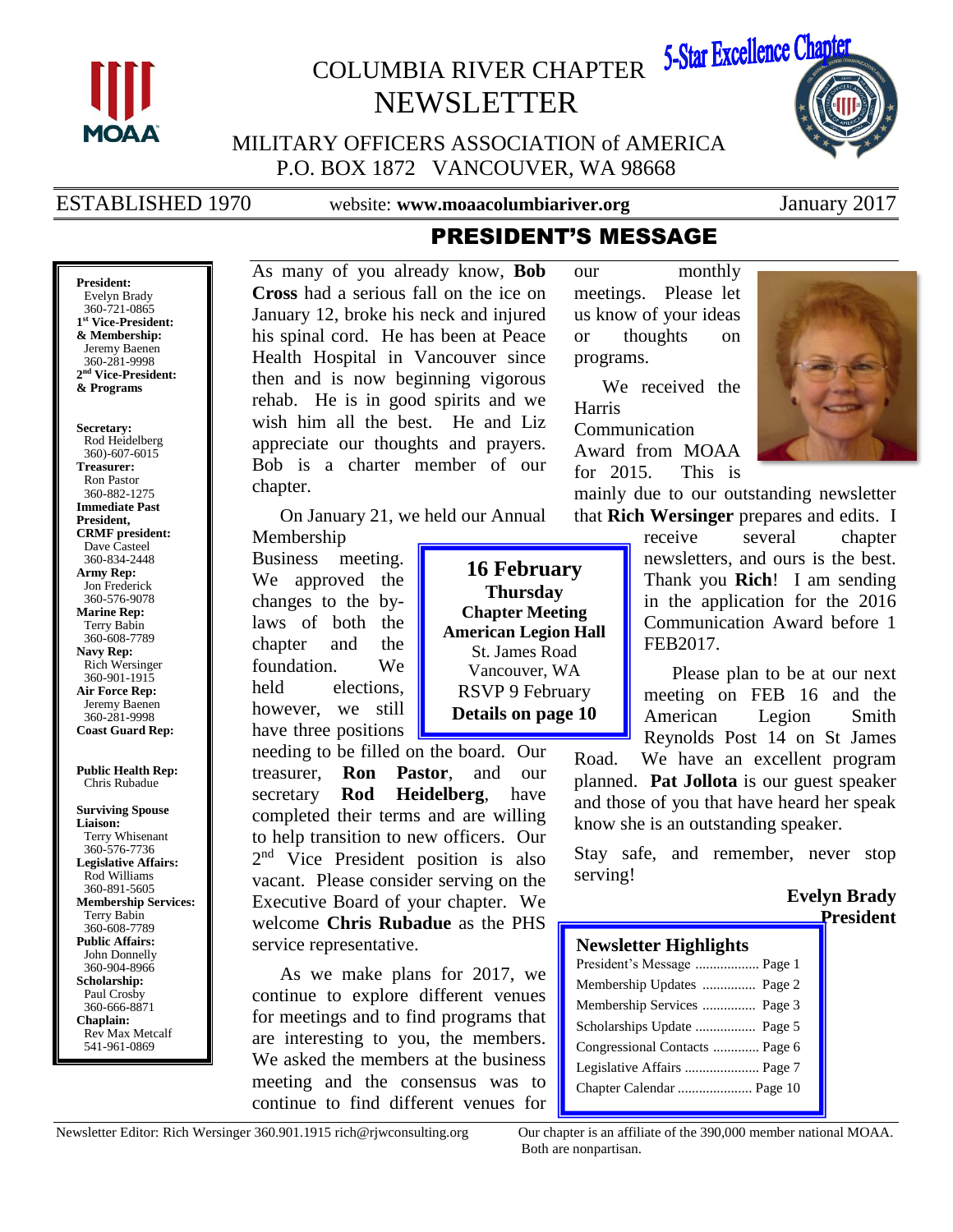### *Membership Update by Jeremy Baenen*

Despite how busy the holidays can be and all that Mother Nature has thrown our way lately, we added two more members to our chapter! I'd like to first introduce **Larry DeVries**. **Larry** lives in Vancouver and has been an active member of this community in a number of affairs for quite some time. You may have met **Larry** when he joined us at the luncheon we held at Ben's Bottle Shop. **Larry** is a retired U.S. Navy Captain and is also a life member of the Association of the United States Navy, the Reserve Officers Association and the Society of American Military Engineers.

Our newest member is **Eleanor P. Shea** who prefers to be called "**Ellie**". **Ellie** is a life member of MOAA and a surviving spouse. **Ellie** has been extremely active in MOAA for a long time. We are very happy to have her transfer her affiliation to our Chapter as she has recently moved here to Vancouver to be closer to family members.

Climatically speaking, it's a tough time of year to move but I promise you it will get better . . . some time!

Welcome all and thank you for you and your family's service to our country and welcome to the chapter! We are looking forward to seeing you in the near future.

If you would like to reach me, you can e-mail me at [Jeremy.Baenen@gmail.com](mailto:Jeremy.Baenen@gmail.com) or call my cell 360-281- 9998.

#### **Jeremy Baenen Membership Recruitment Committee**



# *Chapter ~ Membership Eligibility*

Chapter membership is open to active duty, National Guard, Reserve, retired, and former commissioned officers and warrant officers of the following uniformed services: Army, Marine Corps, Navy, Air Force, Coast Guard, Public Health Service, and National Oceanic and Atmospheric Administration. Surviving spouses of deceased officers are also eligible to join.

# *Columbia River Chapter ~ Affiliate*

Our chapter is an affiliate of the 390,000 member national MOAA which is the nation's largest and most influential association of military officers. MOAA and the chapter are nonprofit, politically nonpartisan organizations. Our chapter is an IRC 501(c)19 war veterans organization.

### *Newsletter Editor*

Newsletter Editor: Rich Wersinger. You can contact him at 360-901-1915 or e-mail him at rich@rjwconsulting.org.

Our Chapter Secretary Rod Heidelberg, (360) 607-6015 [roderickjheidelberg@yahoo.com](mailto:roderickjheidelberg@yahoo.com) coordinates calendar inputs and newsletter distribution.

### *Newsletter Distribution*

We continue to distribute our newsletter by e-mail, so if you are receiving this via postal service and would prefer e-mail please notify our Chapter Secretary, Rod Heidelberg.

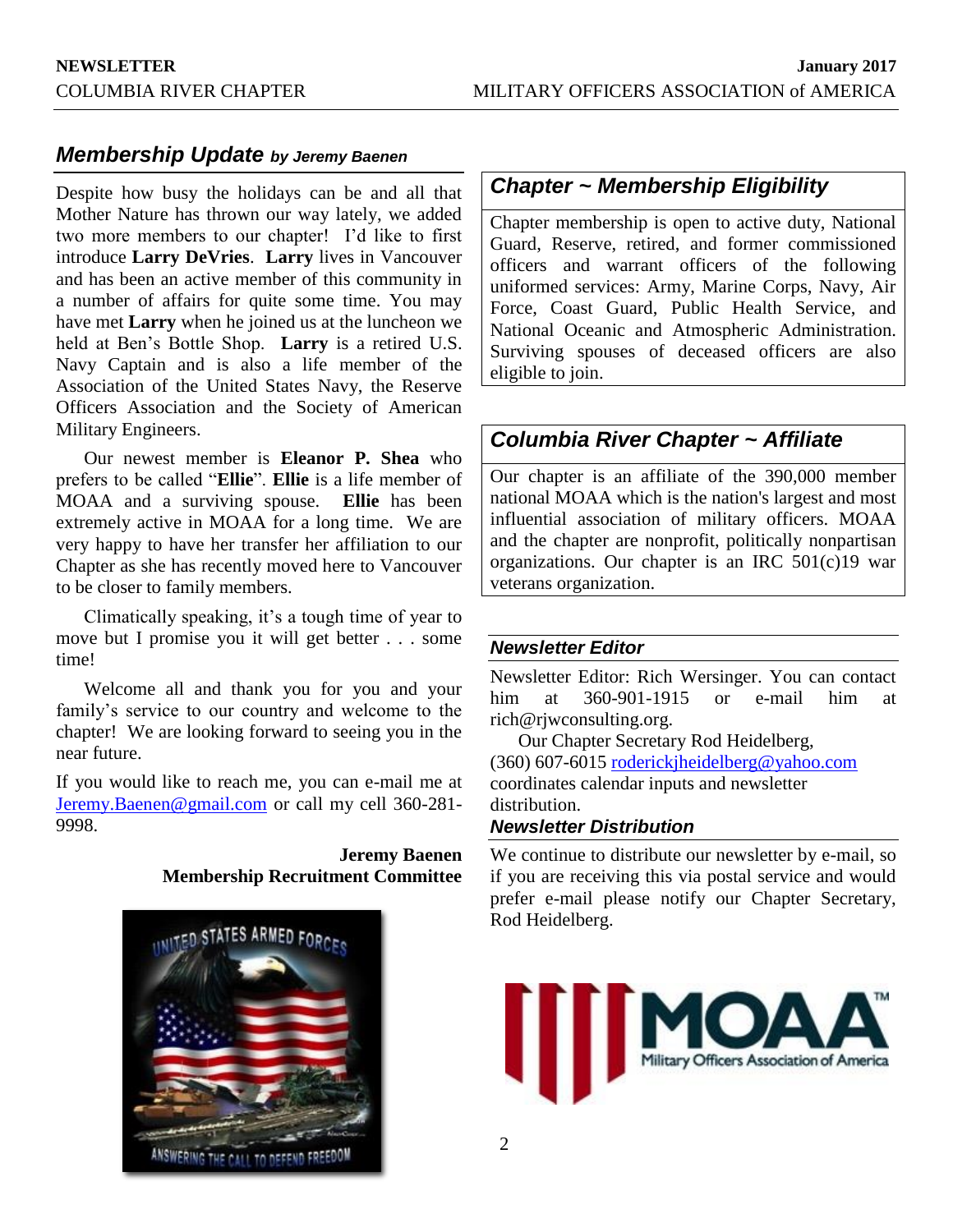# *Membership Services: Committee: Updates by Terry Babin*

The Annual Report for Membership Services Committee is summarized below. A couple of additional comments:

- $\cdot \cdot$  If you know of a member or spouse who is ill, please let me know so I can send a card from the Chapter.
- \* There has been some confusion regarding burial site availability and eligibility at the Fort Vancouver Post Cemetery. I have provided a separate article in this *Newsletter* which should help clarify current administration and internment criteria.
- Can you help act as a sponsor for a new member? Right now the Service Representatives are doing this, but additional sponsors are needed. There will be an article in the next *Newsletter* with more details about this program. It is very easy to do, and takes little time, but has a big payoff in properly welcoming a new member into the Chapter.
- Our semiannual phone calls have proven to be an excellent way to help our members keep our Chapter records current, and answer general questions.
	- If you do not want to be called in the future, simply call me at (360) 608-7789 or e-mail me at [tbear06@comcast.net](mailto:tbear06@comcast.net) to be placed on the Do Not Call List.
	- Additional volunteers to help with the calls are needed—particularly we need two more "**Alternate**" callers. Call lists for a caller are kept at 11 or less members. Contact me for further details.

#### **SUMMARY OF THE MEMBER SERVICES COMMITTEE ANNUAL REPORT FOR CALENDAR YEAR 2016**

#### **Committee Overview:**

- 1. Committee Mission: Develop and support activities which encourage active participation and long-term membership in the Chapter.
- 2. Committee Members:
	- Chairman—also serves as the Chapter's Personal Affairs representative.
	- Service Representatives
	- Auxiliary Representative
	- Immediate Past President

#### **Responsibility: Establish and maintain a program for welcoming new members and their spouses.**

- 1. New Member Orientations with a brunch hosted by the Executive Board were held during February and September. The next Orientation will be held during February 2017.
- 2. The Chapter implemented its New Member Sponsor Program during the fall with Service Representatives, and other experienced members, acting as a sponsor for each new member:
- 3. Six (6) sponsors have been assigned during the past 4 months.

[Continued on page 4]



Buck Marr swears in Rod Heidelberg as secretary of the chapter at our 21 JAN 2017 business meeting.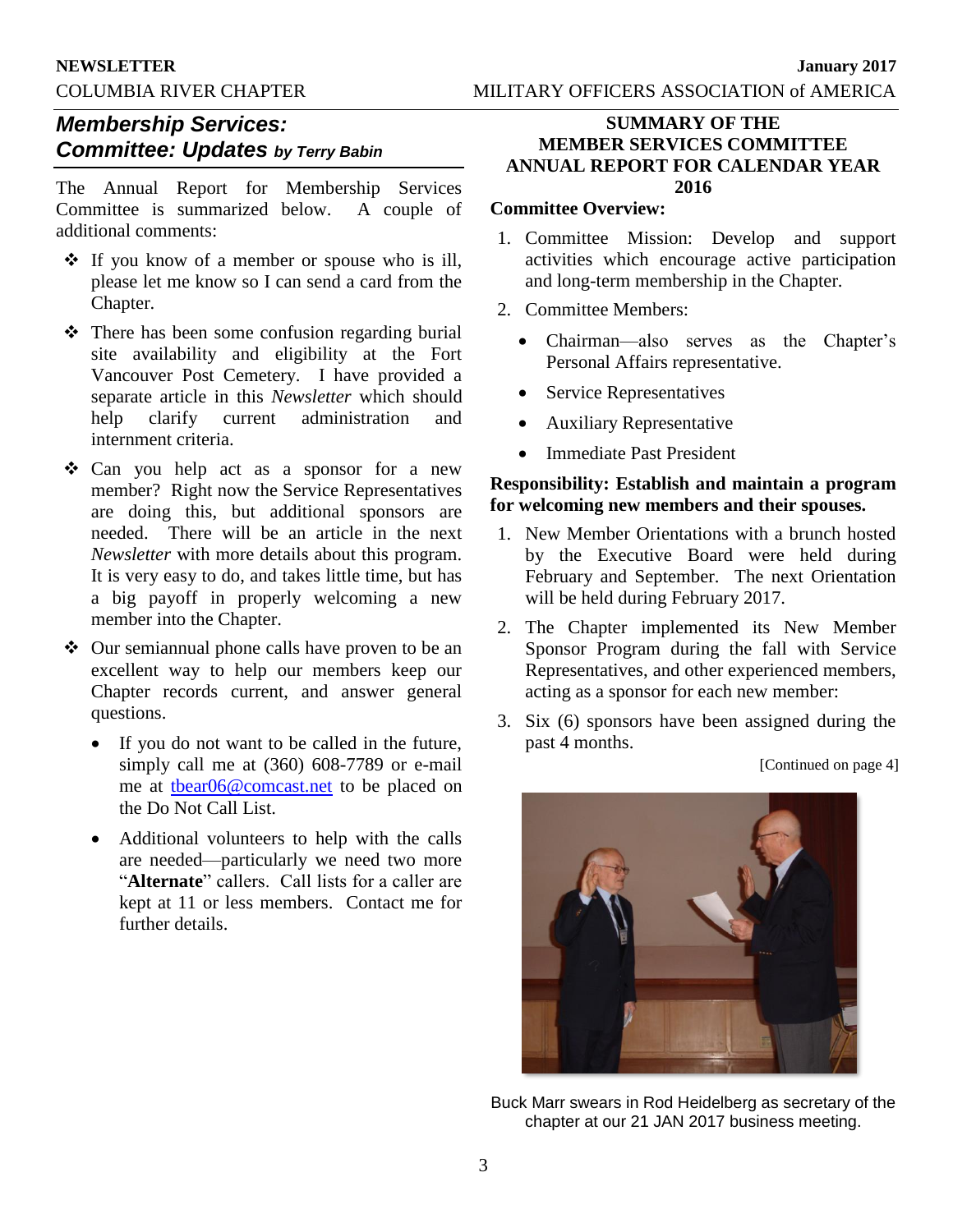**NEWSLETTER January 2017** COLUMBIA RIVER CHAPTER MILITARY OFFICERS ASSOCIATION of AMERICA

#### Membership Services continued

**Responsibility: Support a system to keep contact with members—designated as the "Keeping Connected" system.**

- 1. Phone calls, or follow-up e-mails, were made to Chapter members during April and May, and again during October.
- 2. Contact success rate was close to 70%.
- 3. Forty-two (42) Action Items were identified during the two phone call series, and action was taken and completed by Chapter officers.

#### **Responsibility: Provide personal affairs services.**

- 1. Provided casualty assistance for five (5) families of deceased members.
- 2. Sent sympathy and "get well" cards to ten (10) members, spouses, or surviving children.
- 3. Provided personal affairs planning pamphlets and local checklists for one member and also to two surviving adult children (not located in the area).

#### **Responsibility: Coordinate with Membership and Program Committees.**

- 1. Membership Committee Coordination: Continued coordination to ensure timely assignment of sponsors for new members.
- 2. Program Committee Coordination: Participated regularly in planning Chapter programs.

If you have any ideas, let me know (360) 608-7789.

#### **Terry Babin Membership Committee Chairman**



#### *Fort Vancouver Post Cemetery by Terry Babin*

There has been some confusion and misinformation about eligibility for burial in the Post Cemetery adjacent to Fourth Plain near the Veterans Administration campus in Vancouver. This article provides an update on the cemetery, and the most recent general eligibility criteria for burial of other than active duty service members.

The Fort Vancouver Post Cemetery is one of several cemeteries under the jurisdiction of, and administered by, the Department of the Army. Neither the Veterans Administration (VA), nor the State of Washington set the eligibility requirements for internment.

Originally, administrative and operational control was exercised by the Vancouver Barracks. When the Barracks was deactivated, control was transferred to Joint Base Lewis-McCord. During 2016, there was another transfer of control to the 88th Regional Support Command (Public Works) at Fort McCoy, Wisconsin. The local representative for that command is Mr. Roethler, Facilities Operations Specialist.

There is space available at the cemetery—rumors to the contrary are incorrect. Retirees of both the active and reserve components are eligible. Reserve and Guard retirees not drawing retirement pay are eligible. Also, honorably discharged veterans with "wartime service" (as defined by the VA) are eligible.

Confirmation of eligibility) and arrangements for interment at the Post Cemetery are made by the funeral home. Bring a copy of the DD Form 214 with you to the funeral home.

There have been some phone number changes. So if the funeral home representative has difficulty making contact, Mr. Roethler's e-mail is [thomas.j.roethler.civ@mail.mil.](mailto:thomas.j.roethler.civ@mail.mil)

Or, call me (Terry Babin) for assistance to make contact with the 88<sup>th</sup> Regional Support Command my cell phone (360) 608-7789.

> **Terry Babin Membership Committee Chairman**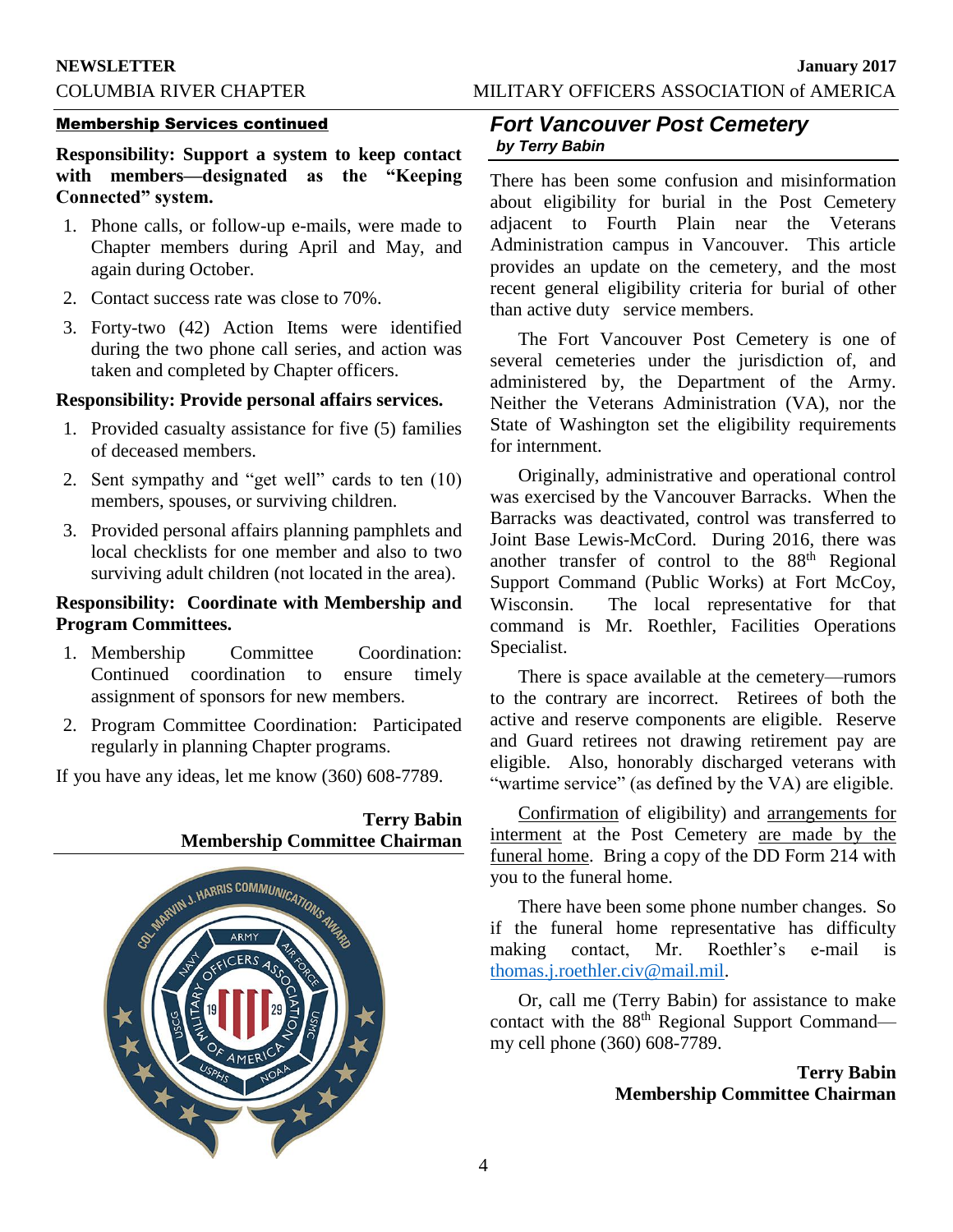#### **NEWSLETTER January 2017**

# COLUMBIA RIVER CHAPTER MILITARY OFFICERS ASSOCIATION of AMERICA

#### *Scholarship Corner by Paul Crosby*

2016 was a very good year for the chapter's scholarship program with four outstanding scholarship recipients and some changes that will benefit the overall program.

#### **First a reminder of the process.**

The chapter pays for the three Clark scholarships with a combination of funds from our Clark College Foundation endowment and the chapter's foundation scholarship fund. In 2016 the payout from the Clark Foundation increased from \$1558 to \$1612 and the chapter contribution decreased from \$1442 to \$1388. The chapter paid for the WSU Allan scholarship with \$1000 from the chapter's foundation account. We won't know what the 2017 endowment distribution will be until sometime in March.

Chapter members had the opportunity to meet our 2016 – 2017 scholarship recipients at our annual Christmas Social on December 4th.

#### **The four scholarship recipients were:**

Chriss – Daniel Nehnevaj Doty – Abigail Bohn Fenning – Samantha Wendland Allan – Jason Langley

I was impressed with all four of them and hope you were also.

During a scholarship review at the May 2016 board meeting, the board made three decisions that will improve our scholarship program.

The **first** was to determine a minimum amount to keep in the chapter's foundation scholarship fund. The chapter and foundation boards agreed that the amount would be \$9,000 on December 31 of each calendar year. Worst case, this would cover three years of scholarship funding.

The **second** was to move (sweep) any money above that \$9,000 to our Clark College endowment. We swept \$6,000 to the Clark College Foundation last May. At the board and foundation meetings on January 19th, a decision was made to sweep \$650 this January. The May 2016 sweep led to an end of year endowment total of \$60,503.23. This was an increase from the \$53,532 held in the endowment at the end of 2015.

The **third** was to increase the Allan WSU Scholarship from  $$1,000$  to  $$1,500$  beginning with the 2017 – 2018 school year. This decision was based on the higher costs at WSU-Vancouver vs Clark College.

Some thoughts on our scholarship program. Member generosity has allowed the chapter to improve our chapter's scholarship fund and thus improve the health of our endowment. The idea is to make the Clark endowment self-sustaining which will eventually mean that the only funding from the chapter will be the WSU scholarship. At some point we might be able to start an endowment at WSU, minimum \$25,000, which can be done in steps. We will need major financial support to do that. A WSU endowment will continue to be the number one scholarship program goal.

Thank you for your generosity. If you have any suggestions on how we can improve our scholarship program, please let me know.

> **Paul Crosby Scholarship 360-666-8871**

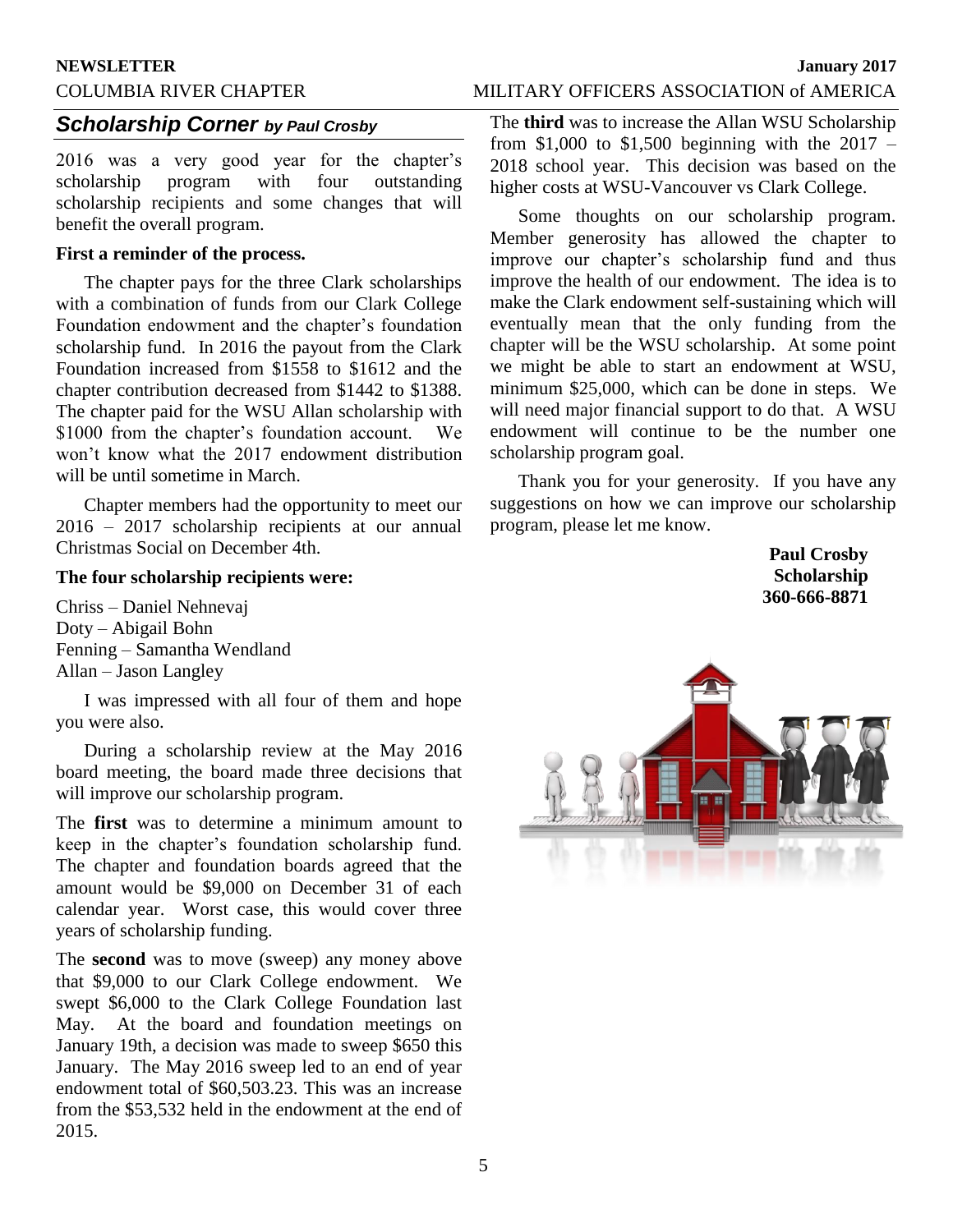# **Legislative Contacts**



http://www.moaa.org/Legislative/

MOAA Capitol toll free hotline at 1-866-272-6622

#### White House

Comments: 202-456-1111 Switchboard: 202-456-1414 FAX: 202-456-2461 E-mail: comments@whitehouse.gov

### Congresswoman Jaime Herrera Beutler Washington's 3rd Congressional District

http://herrerabeutler.house.gov/

| Washington, DC Office:                           | Vancouver, WA Office:        |  |  |  |
|--------------------------------------------------|------------------------------|--|--|--|
| U.S. House of Representatives                    | O.O. Howard House            |  |  |  |
| 1130 Longworth House Office                      | 750 Anderson Street, Suite B |  |  |  |
| <b>Building</b>                                  | Vancouver, WA 98661          |  |  |  |
| Washington, DC 20515                             | Phone: (360) 695-6292        |  |  |  |
| Phone: (202) 225-3536                            | Fax: (360) 695-6197          |  |  |  |
| Fax: (202) 225-3478                              |                              |  |  |  |
| Contact Congresswoman Herrera Beutler via email: |                              |  |  |  |
|                                                  |                              |  |  |  |

https://herrerabeutler.house.gov/contact-me/email-me

U.S. Senator Maria Cantwell http://cantwell.senate.gov/

The U.S. Government's Portal: http://www.usa.gov/

- U.S. Senate: http://www.senate.gov/
- U.S. House of Representatives: http://www.house.gov/



| WASHINGTON, DC                                                          | <b>SW WASHINGTON</b>     | <b>SEATTLE, WASHINGTON</b> |  |  |
|-------------------------------------------------------------------------|--------------------------|----------------------------|--|--|
| 511 Dirksen Senate Office Building                                      | The Marshall House       | 915 Second Avenue          |  |  |
| Washington, DC 20510                                                    | 1313 Officers Row        | Suite 3206                 |  |  |
| 202-224-3441                                                            | Vancouver, WA 98661      | Seattle, WA 98174.         |  |  |
| 202-228-0514 - FAX                                                      | 360-696-7838             | 206-220-6400               |  |  |
| 202-224-8273 - TDD                                                      | $360 - 696 - 7844 - FAX$ | 206-220-6404 - FAX         |  |  |
| Contact Senator Cantwell via email: http://cantwell.senate.gov/contact/ |                          |                            |  |  |

#### **U.S. Senator Patty Murray** http://murray.senate.gov/

| WASHINGTON, DC                                                             | <b>SW WASHINGTON</b>        | <b>SEATTLE, WASHINGTON</b>    |  |
|----------------------------------------------------------------------------|-----------------------------|-------------------------------|--|
| 173 Russell Senate Office Building                                         | The Marshall House          | 2988 Jackson Federal Building |  |
| Washington, D.C. 20510                                                     | 1323 Officer's Row          | 915 Second Avenue             |  |
| Phone: $(202)$ 224-2621                                                    | Vancouver, Washington 98661 | Seattle, WA 98174             |  |
| Fax: (202) 224-0238                                                        | Phone: (360) 696-7797       | Phone: (206) 553-5545         |  |
|                                                                            | Fax: (360) 696-7798         | Toll Free: (866) 481-9186     |  |
|                                                                            |                             | Fax: (206) 553-0891           |  |
| Contact Senator Murray via email: http://murray.senate.gov/email/index.cfm |                             |                               |  |

# **Vancouver Area Washington State Legislative Districts and Representatives**

| Legislator        | <b>District 49</b>            | <b>District 17</b> | <b>District 18</b>     | <b>District 14</b> | <b>District 20</b>     |
|-------------------|-------------------------------|--------------------|------------------------|--------------------|------------------------|
| <b>Senator</b>    | Annette Cleveland<br>786-7696 | Lynda Wilson       | Ann Rivers<br>786-7634 | Curtis King        | John Braun<br>786-7638 |
|                   |                               | 786-7632           |                        | 786-7626           |                        |
| Representative,   | Sharon Wylie                  | Vicki Kraft        | <b>Brandon Vick</b>    | Norm Johnson       | <b>Richard DeBolt</b>  |
| <b>Position 1</b> | 786-7924                      | 786-7994           | 786-7850               | (509) 454-7210     | 786-7990               |
| Representative,   | Monica Stonier                | Paul Harris        | Liz Pike               | Gina McCabe        | Ed Orcutt              |
| <b>Position 2</b> | 786-7872                      | 786-7976           | 786-7812               | 786-7856           | 786-7896               |

Note: All phone numbers are 360 area code, except where otherwise noted. Toll free **1-800-562-6000** More info at www.leg.wa.gov/legislature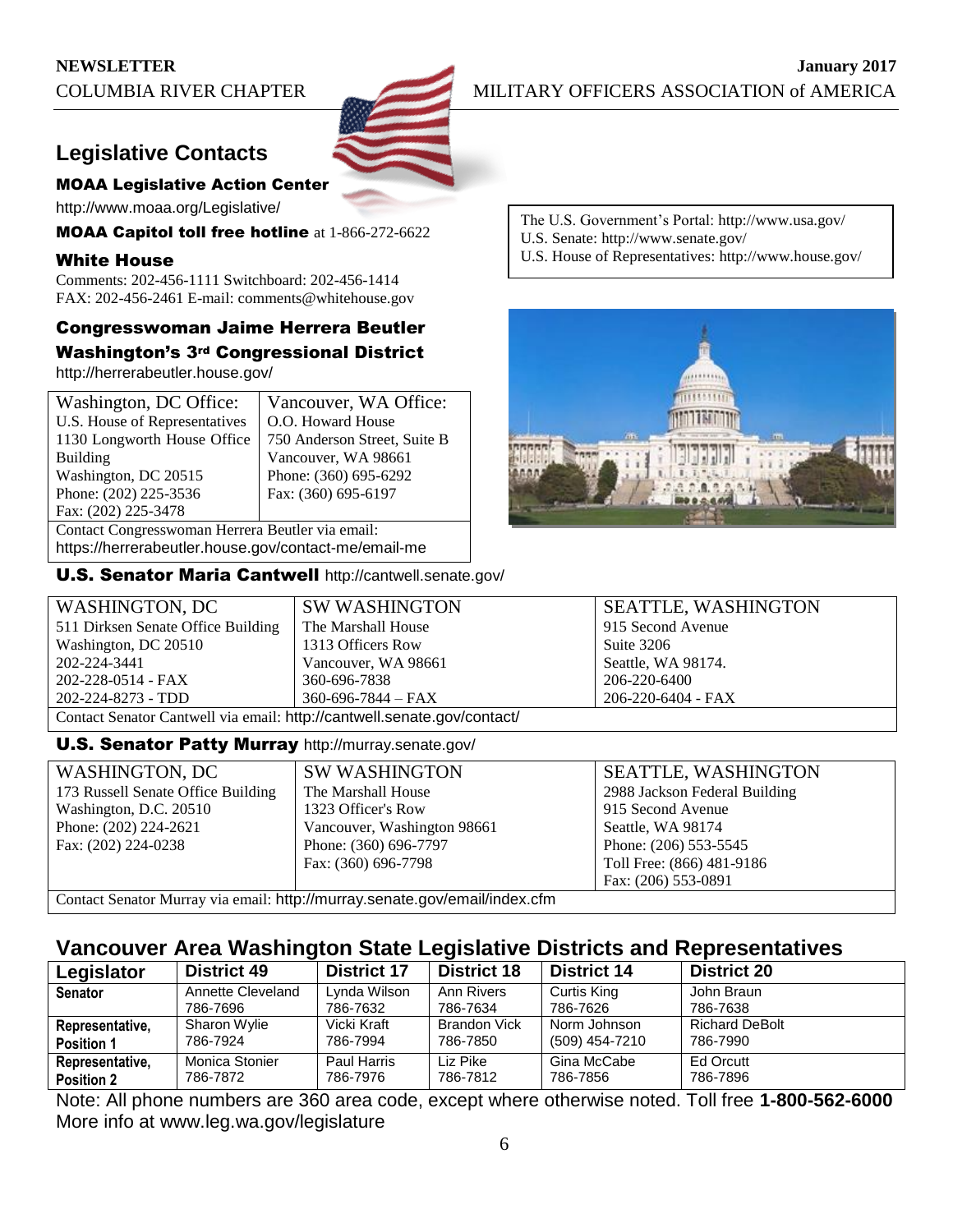# *2016 MOAA CRC Annual Legislative Report: by Dave Casteel*

The Columbia River Chapter was legislatively proactive in 2016

- 1. As the State WSCOC VP for Legislative Affairs
	- a. Sitting member of Washington State<br>Veterans Legislative Coalition (VLC) Veterans Legislative Coalition (VLC) (membership comprised of representatives from 14 state chapters of national veterans organizations; hosted by WDVA)
	- b. Attended annual reception for State Legislators and their staffs in Olympia at start of 2016 legislative session
	- c. Attended weekly VLC meetings (January March) to monitor veterans related legislation and testify for or against proposed bills affecting state veterans and their families
- 2. Wrote Federal and State Legislative articles for all six chapter newsletters
- 3. Discussed pertinent issues at monthly business meetings
- 4. Met with US Senator Murray's Legislative Affairs representative in SW Washington prior to Storm the Hill to educate and promote MOAA's position on:
	- a. [Rejecting disproportional TRICARE fee](http://www.moaa.org/uploadedFiles/Pages/Storming/16StormingHandoutpages.pdf)  [hikes](http://www.moaa.org/uploadedFiles/Pages/Storming/16StormingHandoutpages.pdf) (discussed and left MOAA brochure)
	- b. [Eliminating the SBP-DIC Offset](http://www.moaa.org/uploadedFiles/Pages/Storming/16SBPHandoutpages.pdf) (discussed and left MOAA brochure)
- 5. Discovered MOAA's CAP WIZ site was in error regarding Senator Murray's co-Sponsorship of Senate bill to [eliminate the SBP-DIC Offset.](http://www.moaa.org/uploadedFiles/Pages/Storming/16SBPHandoutpages.pdf) Called CAPWIZ parent company and found out site did not automatically update. Senator Murray's DC office advised us the official site to determine bill status and bill cosponsorship is [www.Congress.gov.](http://www.congress.gov/)
	- a. Advised WSCOC officers and all chapter presidents in our state about [www.Congress.org](http://www.congress.org/)
- 6. August Recess:
	- a. Met with Senator Murray's and Congresswoman Jamie Herrera Beutler's staffs to advocate for FY17 Defense Authorization Bill Key Issues:
		- i. Issue 1: Support Troops Full Pay Raise and Force Plus Ups
		- ii. Issue 2: Reject Military Housing Allowance Cuts
		- iii. Issue 3: Oppose Disproportional TRICARE Fee Hikes
		- iv. Issue 4: Reduce Military "Widows Tax— Don't Just Maintain It
- 7. Attended Western Region Symposium in Las Vegas
	- a. Participated in MOAA legislative affairs workshop with LAs from other chapters – sharing ideas
	- b. Brought information back to chapter and shared with other chapters in the state

### **Dave Casteel Legislative Affairs**



Larry Smith, President Evelyn Brady and Buck Marr attended an open house at the Veterans Resource Center at Clark College on 26 January 2017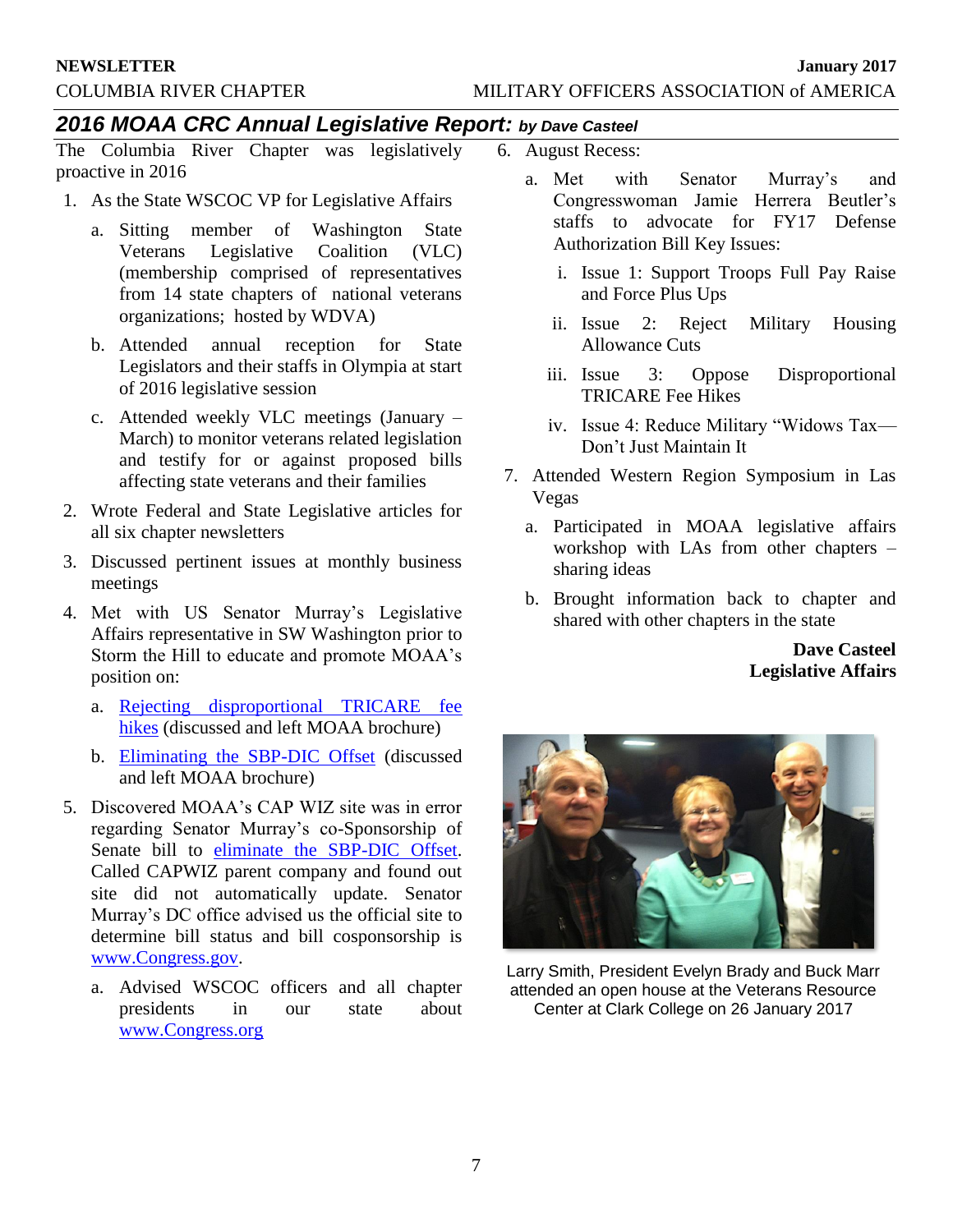#### **NEWSLETTER January 2017**

COLUMBIA RIVER CHAPTER MILITARY OFFICERS ASSOCIATION of AMERICA

# *MOAA Top Goals for 2017: by Dave Casteel*

MOAA published their Top 10 legislative goals for 2017 which are listed below. These are the issues about which we can expect to be asked to respond to Legislative Alerts concerning. Storm the Hill is scheduled to be a little earlier this year (first week in April) and will likely focus on two or three issues in the top five.

- 1. Remove the Sequester
- 2. End disabled/survivor financial offsets and penalties
- 3. Ensure TRICARE reform sustains access to and performance of top-quality care
- 4. Prevent disproportional TRICARE fee hikes and inordinate program changes
- 5. End military pay-raise caps and restore pay comparability with private sector
- **6.** Guard against erosion of earned compensation and commissary benefits
- **7.** Sustain wounded warrior programs and expand caregiver support
- 8. Credit Guard and Reserve call-ups for retirement purposes
- 9. Improve and sustain spouse and family support
- 10. Assure timely access to VA care and eliminate claims backlog

Note. This list came from p 36 in the January issue of Military Officer Magazine

> **Dave Casteel Legislative Affairs**

# *Letters to Congress / FY17 National Defense Authorization Act (NDAA) Summary / Commentary: by Dave Casteel*

The February 2017 Military Office magazine contains up to eight (four for you and four for your spouse) tear out ready-to-sign letters to Congress. The top two issues are **Stop Sequestration** and **Increasing SSIA and phasing out the unfair SBP/DIC offset**. Please sign and mail your letters today (optional personalization is a plus). *The sheer mass of seeing tens of thousands of these letters pour in makes a compelling case to Congress.*

Also, if you want to read a good detailed summary of the provisions of the FY17 NDAA here are a few options:

- ~ Log in to [www.MOAA.org;](http://www.moaa.org/)
- ~ Select "Publications & Media;"

~ From the dropdown menu select "News and Press Releases;"

~ Locate the large News Box and select "Go." Articles will scroll L-R;

~ Select the article you want to read.

As of the date I wrote this, (30 Jan 2017) Tom Philpott's "Military Update: Behind the Hill's Swift Reform of Military Compensation" is the latest article. Thanks to Maj Gen Buck Marr, MOAA is in the process of working to archive his articles and make them easier to access.

An Executive Summary by the SASC can be found if you Google "FY17 NDAA—Senate Armed Services Committee—US Senate" and open the pdf.

Perhaps the easiest way is to open the February 2017 Issue of the Military Officer magazine to pages 34-35 (or view the online version at [www.MOAA.org](http://www.moaa.org/) under the first dropdown under Publications and Media).





**Dave Casteel Legislative Affairs**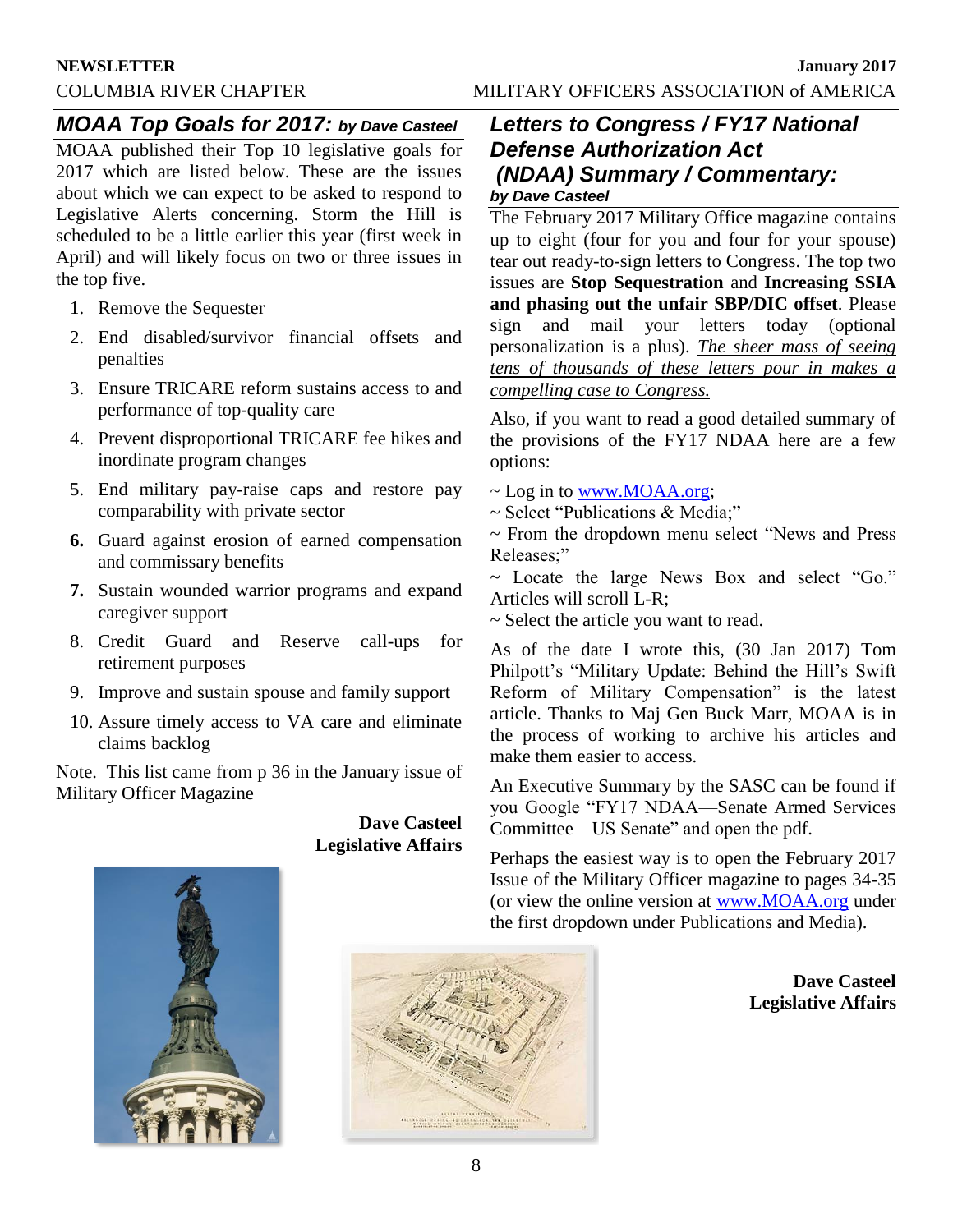# *Washington State Legislative Affairs Update: by Dave Casteel*

As you know, the 2017 session of the 65th Legislature 2017-2018 Washington State Legislature convened January 9<sup>th</sup> and is scheduled to end regular session April 23<sup>rd</sup>. The current list of bills may increase since February 17<sup>th</sup> is the last day to read bills into record on the floor (with some exceptions). As of January 20th, there are sixteen veterans related House bills and nine Senate Bills that your Veterans Legislative Coalition (VLC) is monitoring.

The entire list is too long to print in the newsletter so I would encourage you to view it yourself and contact me when you have issues / comments or questions. To do so, go to [www.dva.wa.gov.](http://www.dva.wa.gov/) Select "About Us," and then on the drop down menu, select "Legislative Updates." You will see a comprehensive list of all current bills affecting veterans that we are monitoring. This daily update will tell you the bill number, a brief description, the companion bill number, if any, (in the opposite chamber), who the original sponsor is, as well as the latest committee meeting information. You can also sign up for updates to be sent to you directly by clicking on "JOIN THE LISTSERV."

Here is an example of one bill:

| Bill           | <b>Status</b> | <b>Brief Description</b>                                                            | Companion<br><b>Bills</b>                                                                   | Original<br>Sponsor<br>Latest Cmte Mtg Info               |
|----------------|---------------|-------------------------------------------------------------------------------------|---------------------------------------------------------------------------------------------|-----------------------------------------------------------|
| <b>HB</b> 1055 |               | legal services for<br>military service<br>members, veterans,<br>and their families. | H JUDIDP Concerning pro bono <b>SB</b> 5021(SLaw & Justice) Kilduff Jan 19 Executive action | taken in the House<br>Committee on<br>Judiciary at 1:30 P |